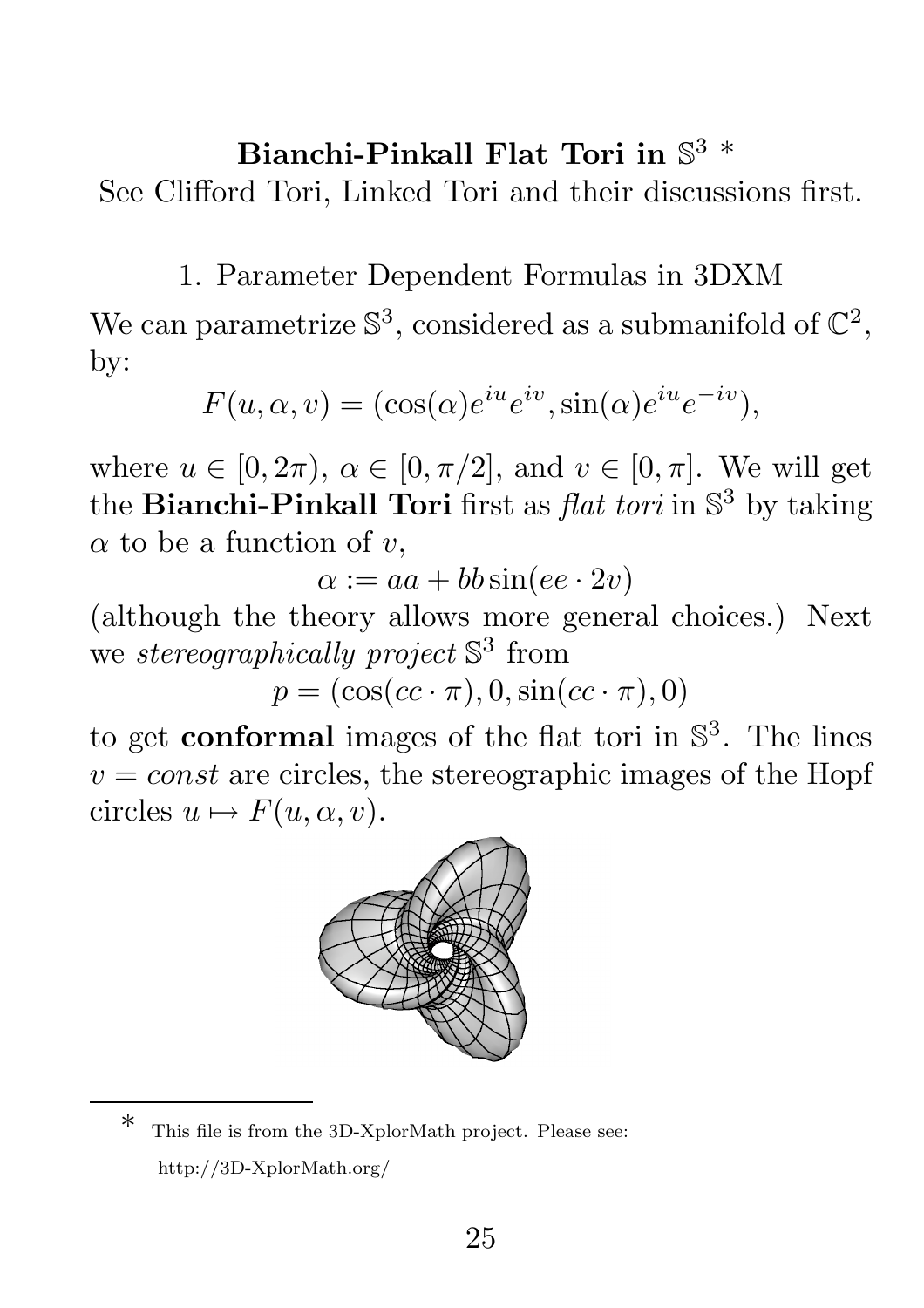The Default Morph chooses  $ee = 5$  and changes the amplitude bb thus increasing the five 'ears' of the torus. The Range Morph starts with a narrow band between two Hopf circles and widenes this band to the complete surface. Finally, the Conformal Inside-Out Morph,  $0 \leq ff \leq 2\pi$ , isometrically rotates  $\mathbb{S}^3$  so that the Hopf circle  $v = 0$  is the rotation axis. The stereographic image of this rotation is a conformal transformation of  $\mathbb{R}^3 \cup \{\infty\}$  which "rotates"  $\mathbb{R}^3$ around a circle on the pictured torus. In the case  $aa = \pi/4$ we obtain for  $ff = 0$  and  $ff = \pi$  the same torus, but inside and outside interchanged. This is best viewed with the default Two Sided User Coloration, selectable from the Surface Coloration Submenu of the Action Menu.

## 2. Background and Explanations

The tori that we usually see are, from the point of view of complex analysis, rectangular tori, meaning that they have an orientation reversing symmetry and the set of fixed points of this symmetry has two components. (The better known tori of revolution have isometric reflections with two circles as fixed point sets.) Of course one tries to deform these tori to obtain non-rectangular ones. Obviously one can destroy the mirror symmetry, but this does not imply that one gets tori with a non-rectangular complex structure. The first proof, by Garcia, that one can embed all tori in  $\mathbb{R}^3$  was non-constructive and difficult.

A simpler and constructive way to get tori with arbitrary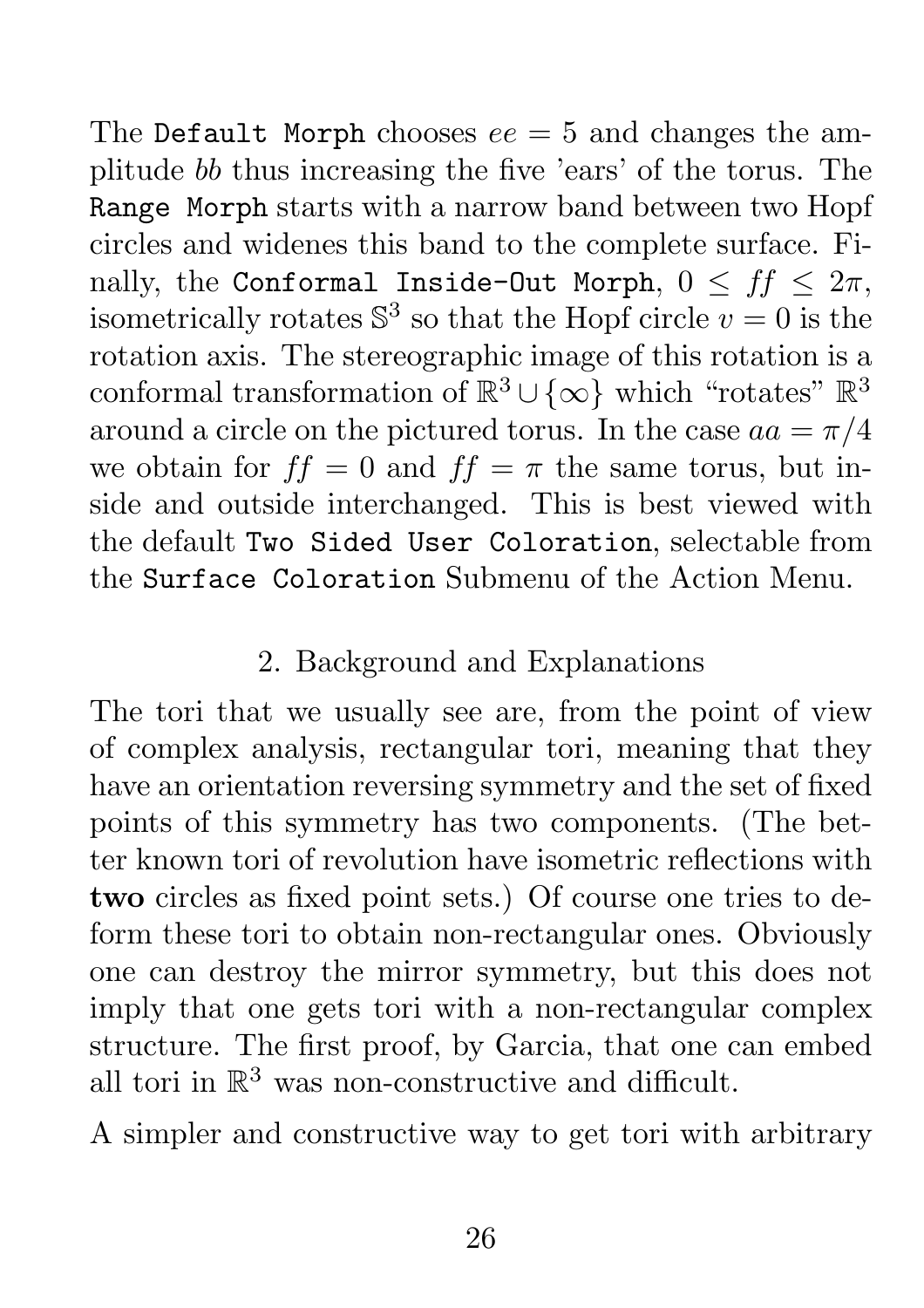conformal type was found by Pinkall, whose idea was to construct tori that are flat in  $\mathbb{S}^3$  (and hence have an easy way to compute their conformal type from their flat geometry), and then stereographically project them to  $\mathbb{R}^3$ . While the resulting tori are no longer flat, this does preserve their conformal type.

The construction of flat surfaces in  $\mathbb{S}^3$  goes back to 1894, when Bianchi classified all flat immersions in  $\mathbb{S}^3$ . In particular, he realized that the two families of asymptotic lines of a flat surface in  $\mathbb{S}^3$  are left translations of a pair of curves that are either great circles or have constant torsion  $+1$ and −1, respectively. The left translations arise by viewing  $\mathbb{S}^3$  as the group of unit quaternions. An open problem for Bianchi was to determine when his flat surfaces were closed.

The first case when one of the curves is a great circle is of special interest for this problem. To explain why, we will need the Hopf fibration. Thinking of  $\mathbb{S}^3$  as being part of  $\mathbb{C}^2,$ we can multiply points of  $\mathbb{S}^3$  by  $e^{iu}$ , thus fibering  $\mathbb{S}^3$  with circles, the Hopf circles, and the set of all such circles forms a metric space with distance being the distance between the Hopf circles in  $\mathbb{S}^3$ . As such it is isometric to a 2dimensional sphere of radius 1/2. We thus obtain a natural projection  $\mathbb{S}^3 \to \mathbb{S}^2$ , the Hopf map. It can be written as  $(z_1, z_2) \mapsto z_1/z_2$ , where we interpret the range as the Riemann sphere  $\hat{\mathbb{C}}$ . Moreover, Hopf circles are mapped to Hopf circles by left translations.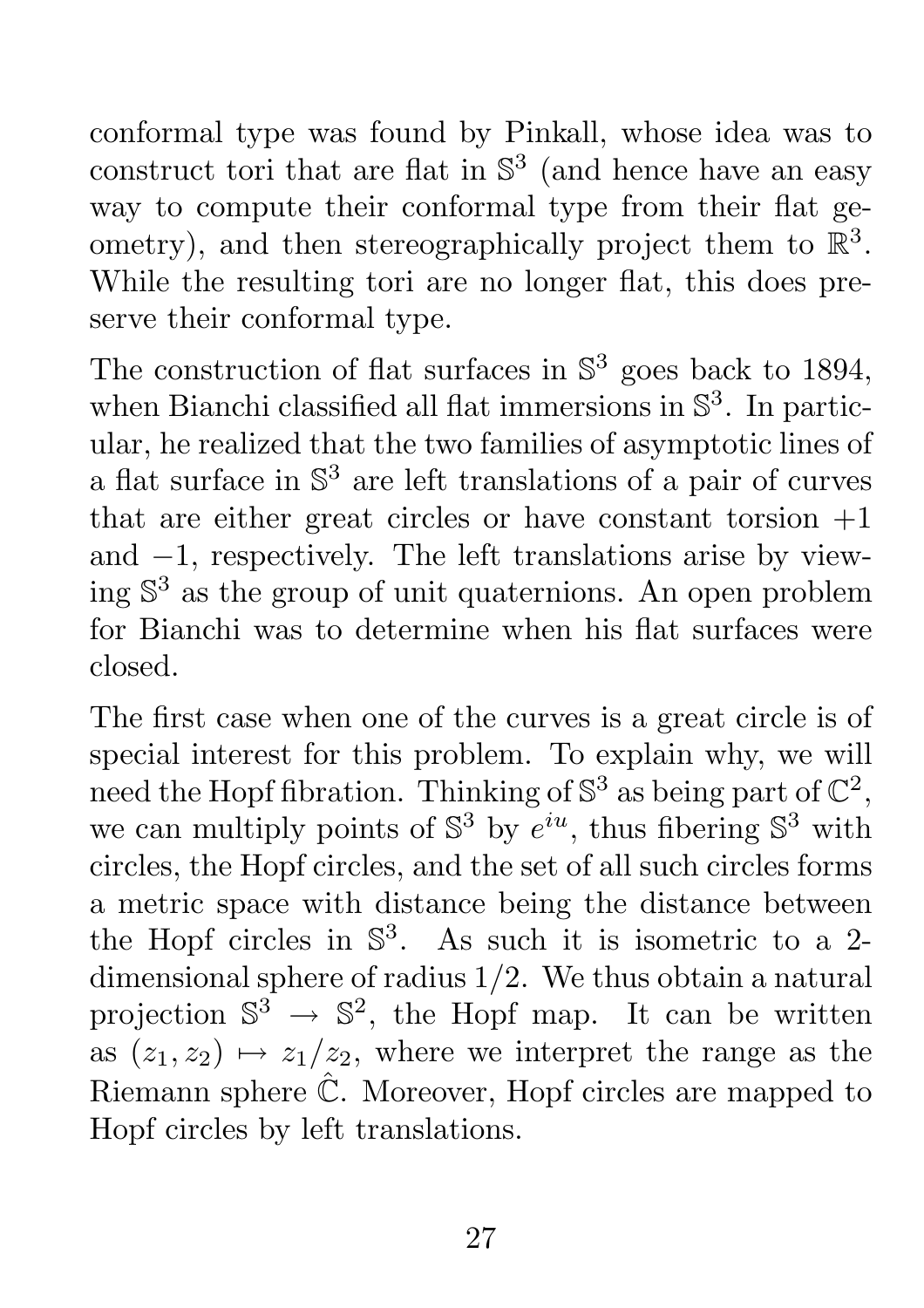Now suppose we have a flat surface in  $\mathbb{S}^3$  where one of the generating curves is a great circle. We can arrange  $\mathbb{S}^3$  so that this great circle is part of the Hopf fibration, and thus all curves of the same family of asymptotic lines are Hopf circles. The surface in  $\mathbb{S}^3$  is thus invariant under the Hopf action and projects to a curve in  $\mathbb{S}^2$  under the Hopf map. Vice versa, the preimage of a curve in  $\mathbb{S}^2$  under the Hopf map yields a flat surface in  $\mathbb{S}^3$ . In case the curve in  $\mathbb{S}^2$  is closed, the surface in  $\mathbb{S}^3$  is a flat torus. (The explanation so far is described in more detail in Spivak IV, p. 139ff.)

Pinkall found a simple way to determine the conformal type of the flat torus in terms of the geometry of the curve in  $\mathbb{S}^2$  — in particular it was then easy to see that all possible conformal types can occur.

## 3. Visualizing Parts of the Theoretic Description

We cannot visualize  $\mathbb{S}^3$  in such a way that all distances are preserved. We will use stereographic projection from  $p =$  $(\cos(c\cos\theta), 0, \sin(c\cos\theta), 0)$  to map  $\mathbb{S}^3 - \{p\}$  one-to-one onto  $\mathbb{R}^3$ . Recall that: angles are not changed by stereographic projection, circles are mapped to circles or straight lines, and the images of great circles meet the equator sphere in antipodal points, so many properties of  $\mathbb{S}^3$  get represented in geometrically comprehensible ways.

Our parametrization  $F$  of  $\mathbb{S}^3$  emphasizes the Hopf fibration since the great circles  $u \mapsto F(u, \alpha, v)$  are indeed the orbits of the Hopf-action of  $\mathbb{S}^1$  on  $\mathbb{S}^3$ , given by  $(u, p) \mapsto e^{iu}p$ . Each such "Hopf Fiber" lies in one of the parallel tori  $\alpha =$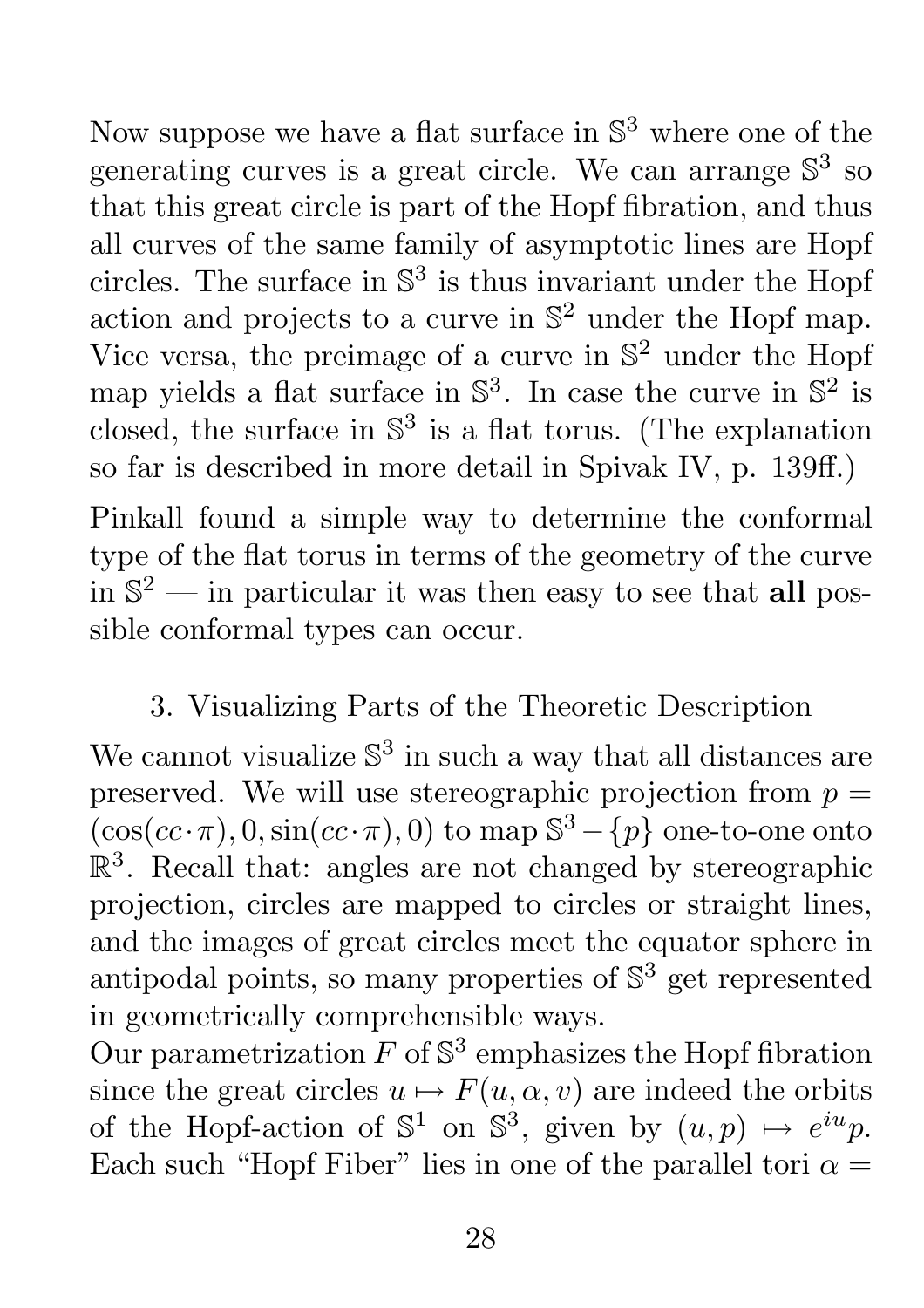constant, and the great circles  $\alpha \mapsto F(u, \alpha, v)$ , meet these  $(\alpha = constant)$ -tori orthogonally, so that  $\alpha$  measures the distance between them.

We get all the Hopf circles on each  $\alpha$ -torus for  $0 \le v \le \pi$ , except that those tori degenerate to just one Hopf circle if  $\alpha = 0$  or  $\alpha = \pi$ . This makes it plausible that  $(\alpha, 2v)$  are polar coordinates on the metric space of Hopf circles, on the image  $\mathbb{S}^2$  of the Hopf map.

Pinkall has observed that the closed curves on this image sphere, in polar coordinates given as:  $(\alpha(s), 2\upsilon(s))$ , (with  $\alpha(s)$  never equal to 0 or  $\pi/2$ ) allow one to write down immersed tori in  $\mathbb{S}^3$  as:

 $(u, s) \mapsto (F(u, \alpha(s), v(s)).$ 

For example taking  $\alpha(s) = \pi/4$  gives the "Clifford Torus" in  $\mathbb{S}^3$ , a minimal embedding of the square torus. For other constant  $\alpha(s)$  in  $(0, \pi/2)$  one gets the above parallel family of  $\alpha$ -tori, the lengths of their two orthogonal generators are  $2\pi \cos(\alpha)$  and  $2\pi \sin(\alpha)$ .

On all of these tori we still have that the parameter lines  $s = constant$  are Hopf-Fibers, and since these are equidistant (as orbits of an isometric action) it follows that the metric is flat. Pinkall proved that length and area of the curve in  $\mathbb{S}^2$  determine the conformal structure of the torus in  $\mathbb{S}^3$ , hence in  $\mathbb{R}^3$ , and that all conformal structures occur.

Observe that the usual tori of revolution in  $\mathbb{R}^3$  are all rectangular, and most of the Bianchi-Pinkall tori shown by 3D-XplorMath are very different from these. The tori